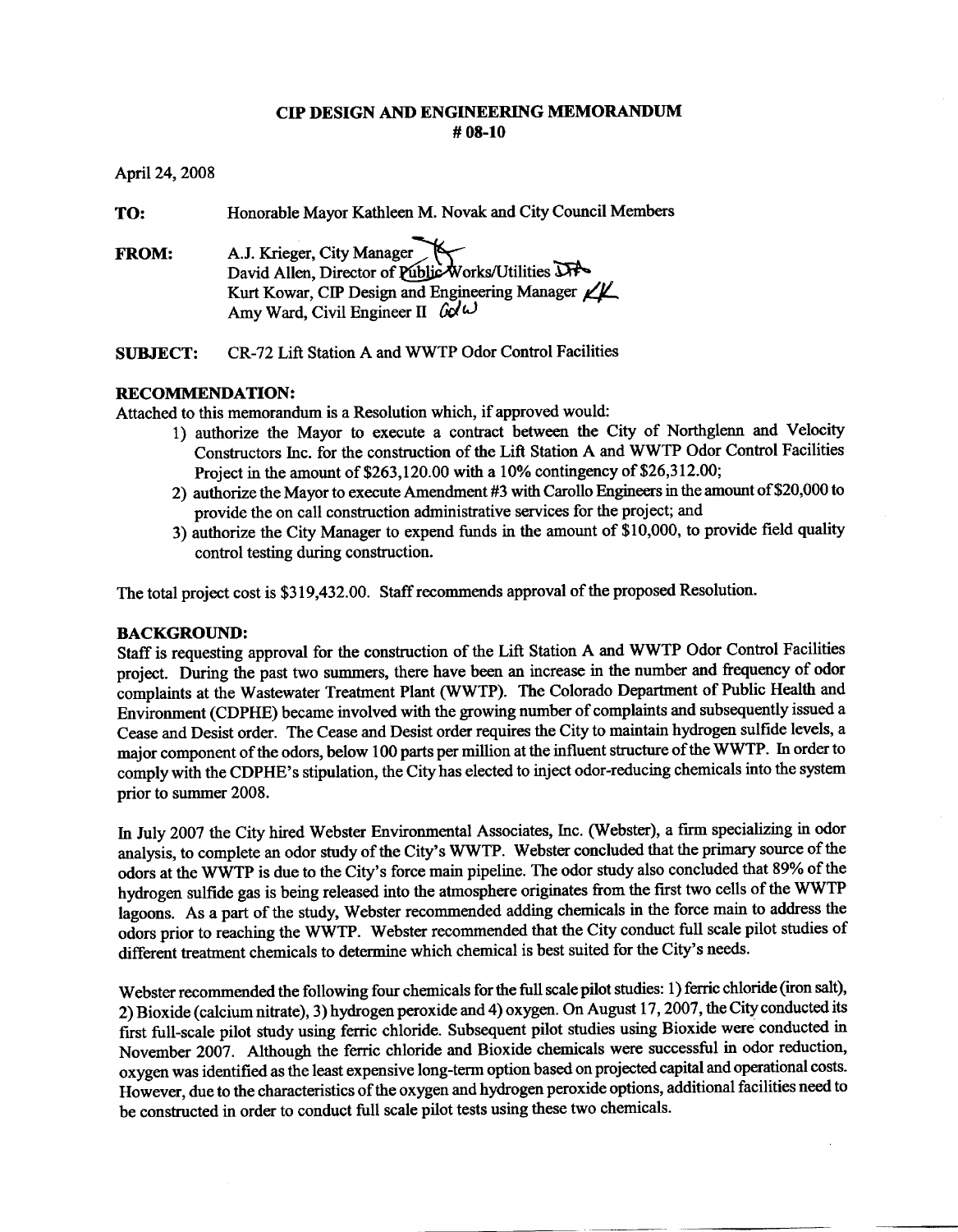On December 13, 2007, the City Council approved an addendum to the contract between the City and Carollo Engineers to complete the design of the Lift Station A and WWTP Odor Control Facilities project. Recognizing that the City must begin injecting chemicals prior to the summer, the design includes a semipermanent chemical system at Lift Station A as well as a chemical injection vault at the WWTP. The semipermanent Bioxide feed system will allow the City to address the odors in the forcemain while providing the flexibility to perform additional full scale pilot testing using hydrogen peroxide and oxygen. City staff will develop a final recommendation for a permanent chemical system to control the odors at the WWTP at the conclusion of the final pilot studies.

On April 10, 2008, the City accepted four (4) bids for improvements to Lift Station A and WWTP Odor Control Facilities. The apparent low bidder is Velocity Constructors, Inc. (Velocity) with a bid of \$192,181.00. After the bid opening, Velocity discovered an error in their bid and sent a letter notifying the City of the discrepancy. The error was a result of an incorrect parameter within their calculation spreadsheet. The revised amount that Velocity is requesting is \$70,939.00 for a total contract of \$263,120.00, which would still be the apparent lowest bid. The City did not in this situation require a bid deposit, which is authorized but not required by Section 6-5-4 of the Northglenn Municipal Code.

When the error was identified, City staff consulted with the City Attorney to evaluate the City's options. The City Attorney opined that under the City's bidding procedures, the City was still authorized to negotiate and contract with Velocity since they were still the apparent lowest bid even after the revision. City staff then contacted the submitted references and determined the Contractor's past performance met the City's standards. Results of the reference checks are on file at City Hall. Based on the reference checks and review of the bid documents, City staff recommends that a contract be executed with Velocity Constructors Inc. with a revised fee of \$263,120.00 and a contingency of 10% for the construction of the Lift Station A and WWTP Odor Control Facilities project. Copies of the bid tabulation, the letter from Velocity regarding the revised bid and the standard construction agreement are attached.

Although the situation is somewhat unusual, it is in the purview of the City to contract with Velocity. However, in the event that City Council should choose to contract with the second lowest bidder, the second lowest bidder is Paramount Construction, Inc. (Paramount) with a bid of \$309,553.00. City staff has confirmed that Paramount also meets the City's standards based on the submitted references. If the City Council chooses to contract with Paramount Construction, Inc. for the amount of \$309,553.00, City staff requests the approval of a 10% contingency of \$30,956.00.

## POTENTIAL OBJECTION:

City Staff is not aware of any specific opposition to the proposed Resolution.

## **BUDGET/TIME IMPLICATIONS:**

The budget, as proposed, for the contract is \$319,432.00. Funding is available in the 2008 Capital Improvements Fund account number 516.69272.000.3999.911 in the amount of \$250,000.00 and unencumbered funds are available in account number 516.69211.000.3999.656 in the amount of \$69,432.00. Additional unencumbered funds are available in account number 516.69211.000.3999.656 for the remaining balance of \$51,077.00, if the Paramount bid is accepted.

## **STAFF REFERENCE:**

Please contact Kurt Kowar, CIP Design and Engineering Manager at kkowar@northglenn.org, or (303) 349-3772.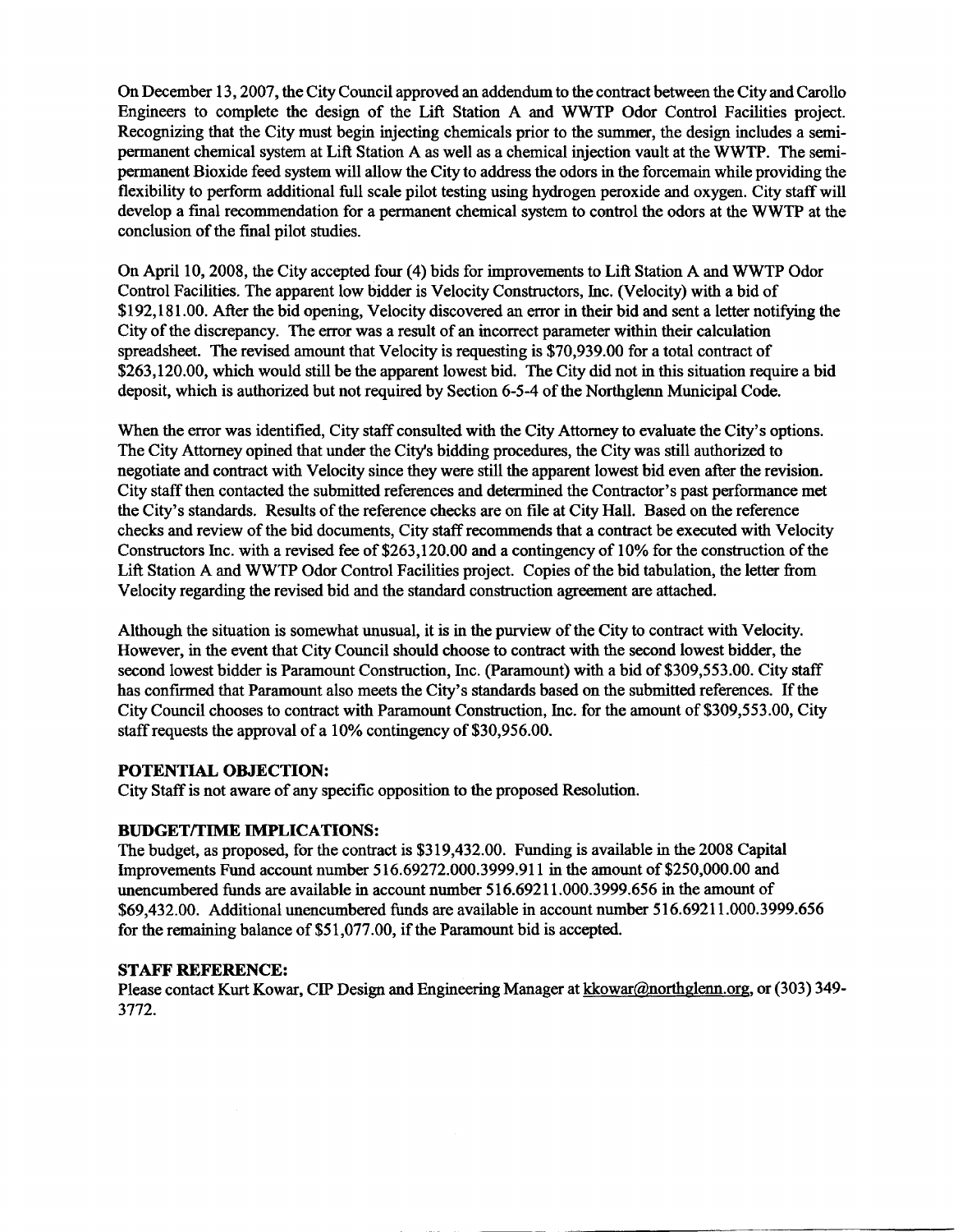# SPONSORED BY: COUNCIL MEMBER MONROE

# COUNCILMAN'S RESOLUTION

RESOLUTION NO.

No. CR-72 Series of 2008

Series of 2008

l

A RESOLUTION APPROVING THE CONSTRUCTION OF THE LIFT STATION A AND WASTEWATER TREATMENT PLANT ODOR CONTROL FACILITIES, AND AUTHORIZING THE NECESSARY CONTRACTS TO ACCOMPLISH THE PROJECT

BE IT RESOLVED BY THE CITY COUNCIL OF THE CITY OF NORTHGLENN, COLORADO, THAT:

 Section 1. The City Council hereby approves the construction of the Lift Station A and Wastewater Treatment Plant Odor Control Facilities (the "Project"), in an amount not to exceed \$319,432, and authorizes the following expenditures to accomplish the Project:

(a) The execution of a contract between the City and Velocity Constructors, Inc. for the construction of the Project in the amount of \$263,120, with a ten percent (10%) contingency of \$26,312 for a total amount not to exceed \$289,432; and

(b) The execution of the Third Amendment to the contract between the City and Carollo Engineers to provide on-call construction administrative services in the amount of \$20,000; and

(c) Expenditures by the City Manager in the amount of \$10,000 to provide for field quality control testing during construction.

DATED, at Northglenn, Colorado, this day of 2008.

 $\overline{a}$ 

 KATHLEEN M. NOVAK Mayor

 $\overline{a}$ 

ATTEST: APPROVED AS TO FORM:

JOHANNA SMALL, CMC COREY Y. HOFFMANN Acting City Clerk City Attorney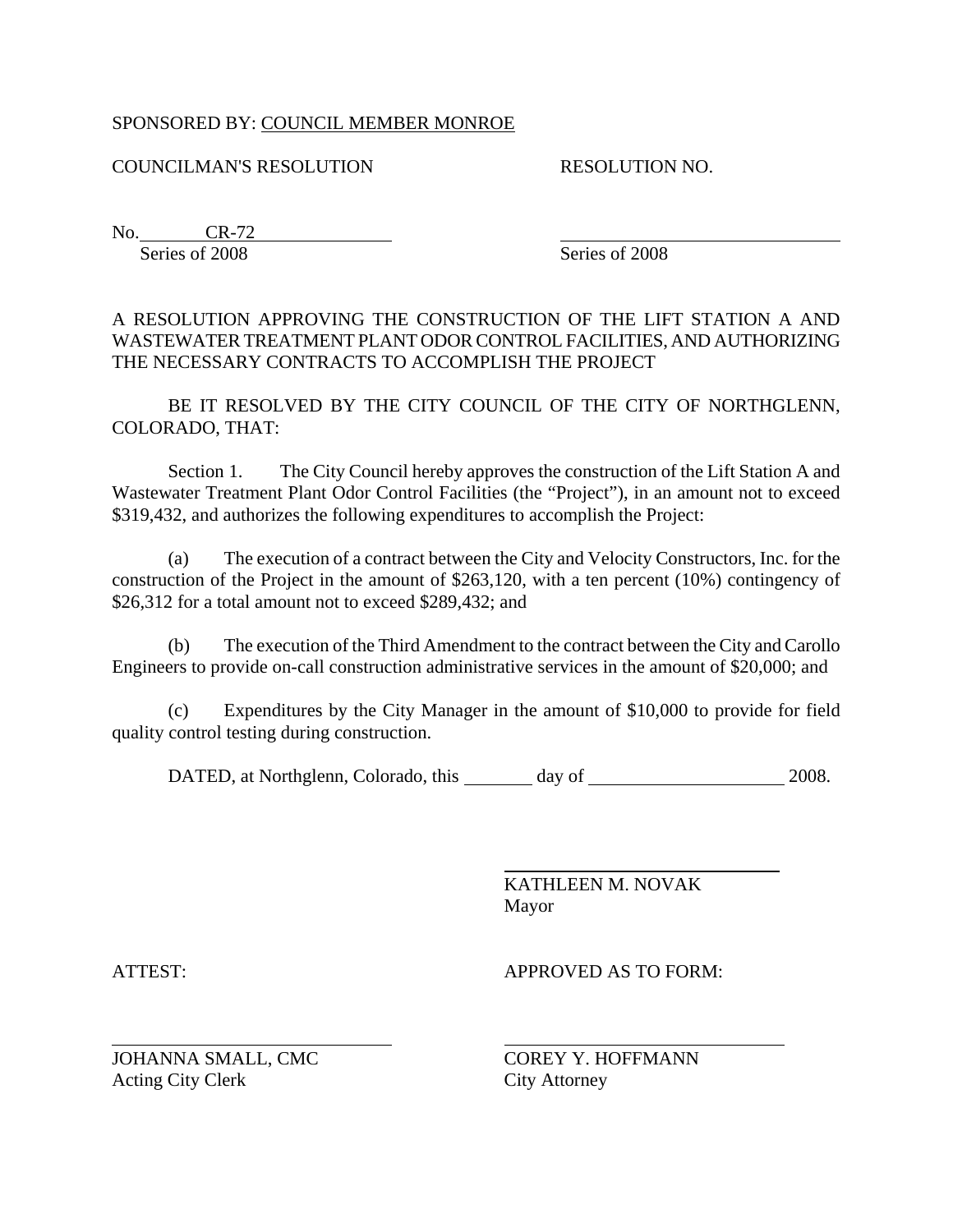#### **AGREEMENT**

# PROJECT NAME: Lift Station A and Wastewater Treatment Plant Odor Control Facilities

# PROJECT NUMBER: IFB-2008-12 PROJECT MANAGER: Amy Ward

 $, 20 \underline{\hspace{1cm}},$  by THIS AGREEMENT, made this \_\_\_\_\_ day of \_ and between the City of Northglenn, hereinafter called "CITY", and Velocity Constructors, Inc. hereinafter called "CONTRACTOR".

WITNESSETH: That for and in consideration of the payments and agreements hereinafter mentioned:

1. The CONTRACTOR will commence and complete the project named:

#### "Lift Station A and Wastewater Treatment Plant Odor Control Facilities"

2. The CONTRACTOR will furnish all of the materials, supplies, tools, equipment, labor supervision, and other services necessary for the completion of the PROJECT described herein.

3. The CONTRACTOR will provide performance and payment bonds and a certificate of insurance naming the City as an additional insured for purposes of said project within  $\overline{10}$  days after the date of the NOTICE OF AWARD.

4. The CONTRACTOR agrees to perform all of the WORK described in the CONTRACT DOCUMENTS and comply with the terms therein for the sum of \$263,120.00, or as shown in the BID schedule. The CONTRACTOR will commence the work within 7 calendar days after the date of NOTICE TO PROCEED. The CONTRACTOR will complete the work in accordance with the following dates:

The Work will be substantially completed within 180 days following NOTICE TO PROCEED and ready for final payment in accordance with the contract documents within 200 calendar days after the date of NOTICE TO PROCEED unless the period for completion is extended otherwise by the CONTRACT DOCUMENTS.

#### Milestone No. 1:

- All work associated with the Lift Station A site including: relocation of CITY leased chemical pump equipment and storage tank to new concrete chemical pad, completed chemical feed piping, site driveway and fence modifications and a completely operational chemical feed system at Lift Station A within 100 days following NOTICE TO PROCEED.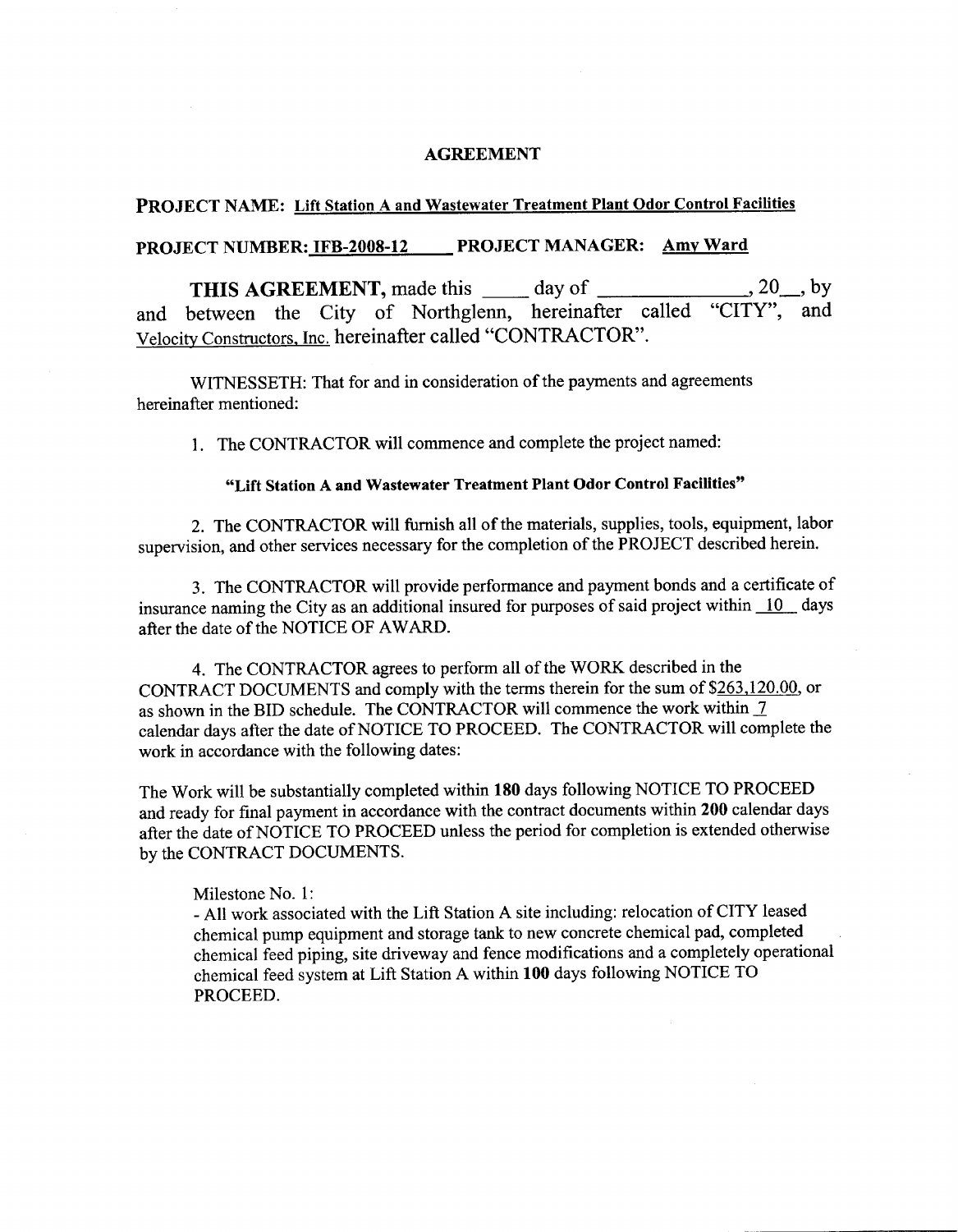5. The term "CONTRACT DOCUMENTS" means and includes all items as set forth in Section 1.01 of the General Conditions.

6. The CITY will pay to the CONTRACTOR in the manner and at such times as set forth in the General Conditions such amounts as required by the CONTRACT DOCUMENTS.

7. This AGREEMENT shall be binding upon all parties hereto and their respective heirs, executors, administrators, successors, and assigns.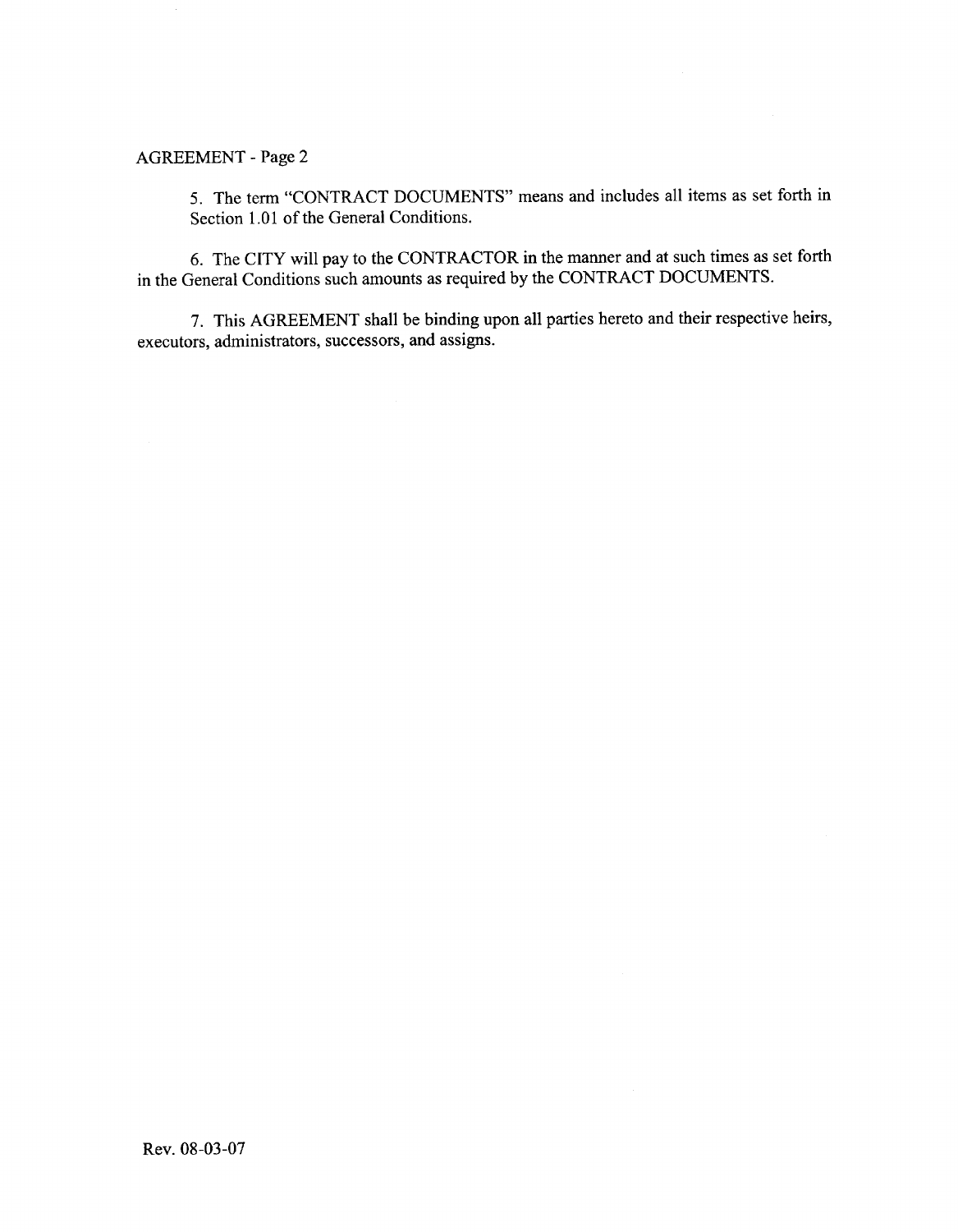IN WITNESS WHEREOF, the parties hereto have executed, or caused to be executed by their duly authorized officials, this Agreement in TWO copies, each of which shall be deemed an original on the date first above written.

| CITY: |                    |
|-------|--------------------|
|       | City of Northglenn |
| Bv    |                    |
| Name  | Kathleen M. Novak  |
| Title | Mayor              |

ATTEST:

| Name Diana L. Lentz, CMC |
|--------------------------|
| Title City Clerk         |

(SEAL)

APPROVED AS TO FORM:

Corey Y. Hoffman, City Attorney

(SEAL) **ATTEST** WRTIS- $L_{\nu\text{DD}}$ 

Name (Please Print or Type) Title PROJECT MANAGER

| <b>CONTRACTOR:</b>                             |
|------------------------------------------------|
| By<br>Name                                     |
| (Please Type or Print)                         |
| e <sub>c</sub><br>Title<br><b>Address</b><br>Ġ |
|                                                |

# CITY's CONTRACT #

Amy Ward Print Name of City's Project Manager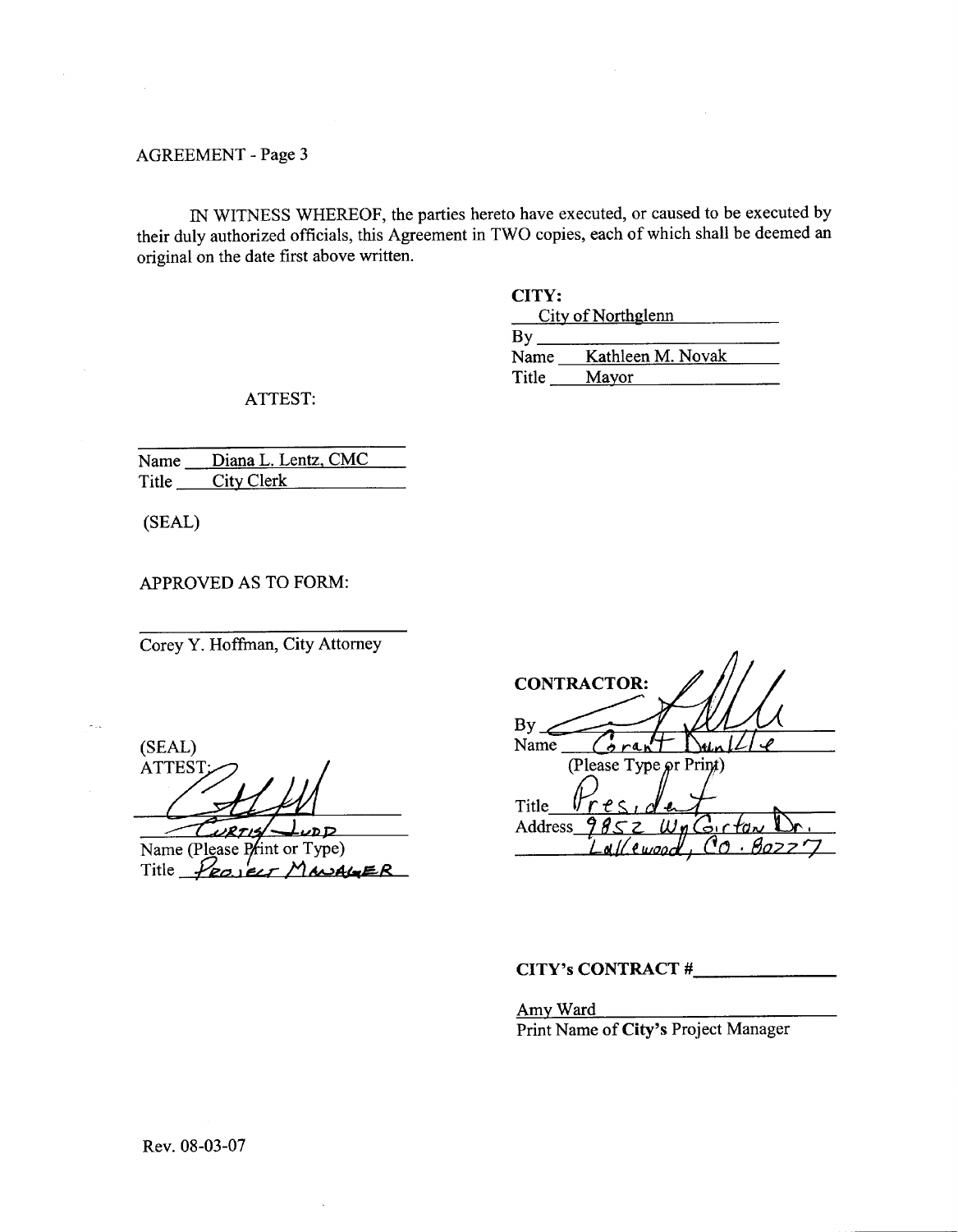

11 April 2008

Amy Ward City of Northglenn 11701 Community Center Drive P.O. Box 330061 Northglenn, CO 80233-8061

Re: Bid for Lift Station A and Wastewater Treatment Plant Odor Control Facilities PROJECT **NUMBER IFB-2008-12** 

Dear Ms. Ward,

Velocity Constructors, Inc. has found some mathematical errors in our bid for the Lift Station A and Wastewater Treatment Plant Odor Control Facilities PROJECT NUMBER IFB-2008-12 that was submitted yesterday, 10April2008.

We were quite low on our bid, which caused us to review our numbers. We found a spreadsheet problem in our Excel spreadsheet program. We did not have the parameters set correctly and when it added, it left out a good part of our estimate. We can still, however, offer the City of Northglenn a substantial savings over our competitors.

This is a listing of the items that were left out of our bid:

- 1. The double-containment underground piping for the bioxide system at Lift Station A.
- 2. Asphalt patch.
- 3. The red valve rubber coupling joints.
- 4. Pipe labeling.
- 5. Solenoid valve  $-34$ "
- 6. The precast chemical feed manhole, with ladder-up.
- 7. Shoring system for the chemical manhole, and support of the 27" PCCP.
- 8. The supply and installation of the 15" RCP piping.

9852 West Girton Drive Lakewood, CO 80227 Phone: (303) 984-7800, Ext. 102 Fax: (303) 984-7802 Cell: (303) 870-9515 gdunkle@velocityci.com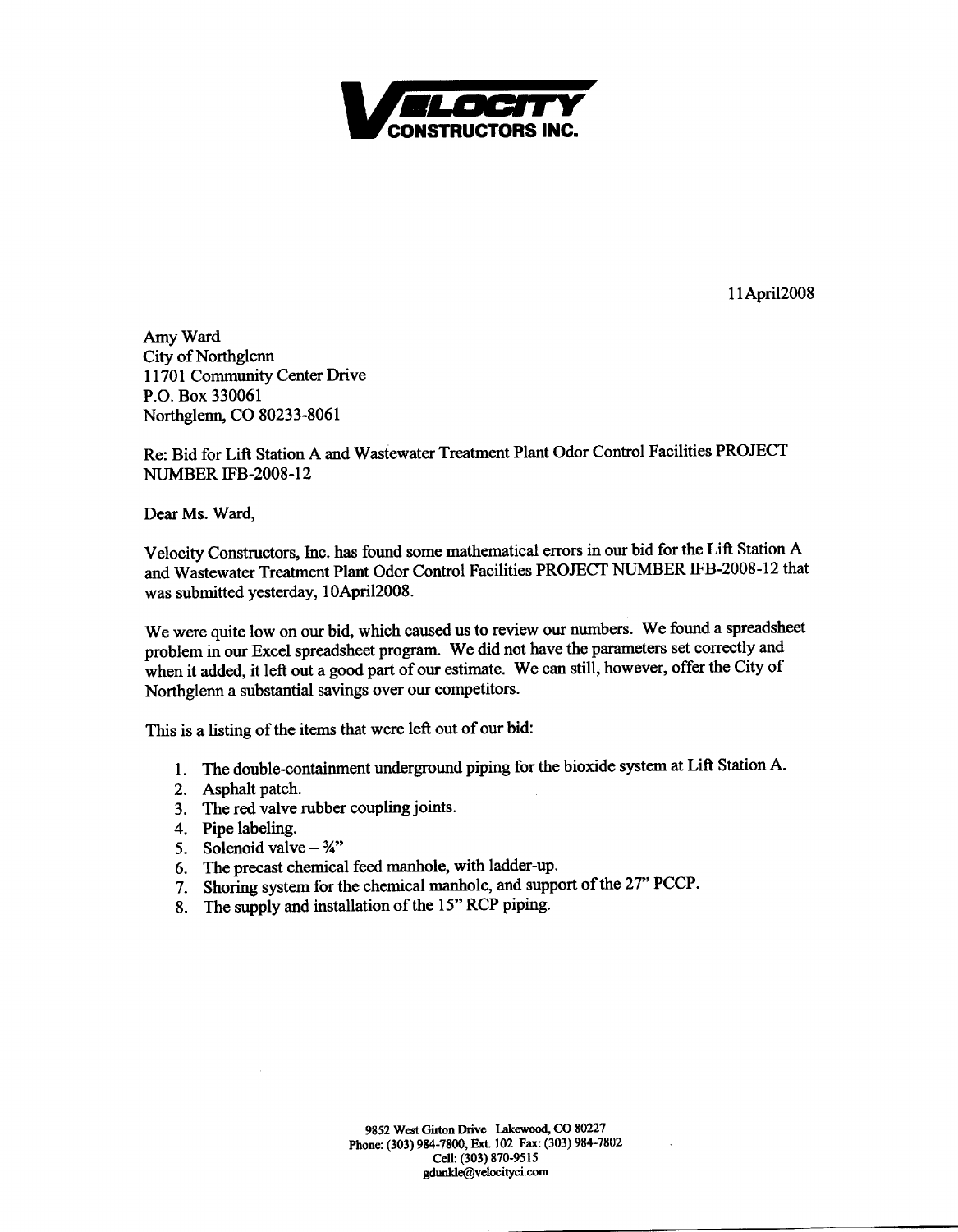

Velocity Constructors, Inc. would like to either a) revise our bid upwards \$70,939.00 for a revised bid amount of \$263,120.00, or b) withdraw our bid, and wish the City to decide which they would prefer.

To let you know our experience with these systems, we have completed two other odor control projects with the same Siemens "Bioxide" systems. The owners were City of Aurora and South Adams County Water and Sanitation District. We have experienced personnel ready to start this work for you.

We apologize for the problems. Please contact me on your decision.

Respectfully,

**Grant Dunkle** President

> 9852 West Girton Drive Lakewood, CO 80227 Phone: (303) 984-7800, Ext. 102 Fax: (303) 984-7802 Cell: (303) 870-9515 gdunkle@velocityci.com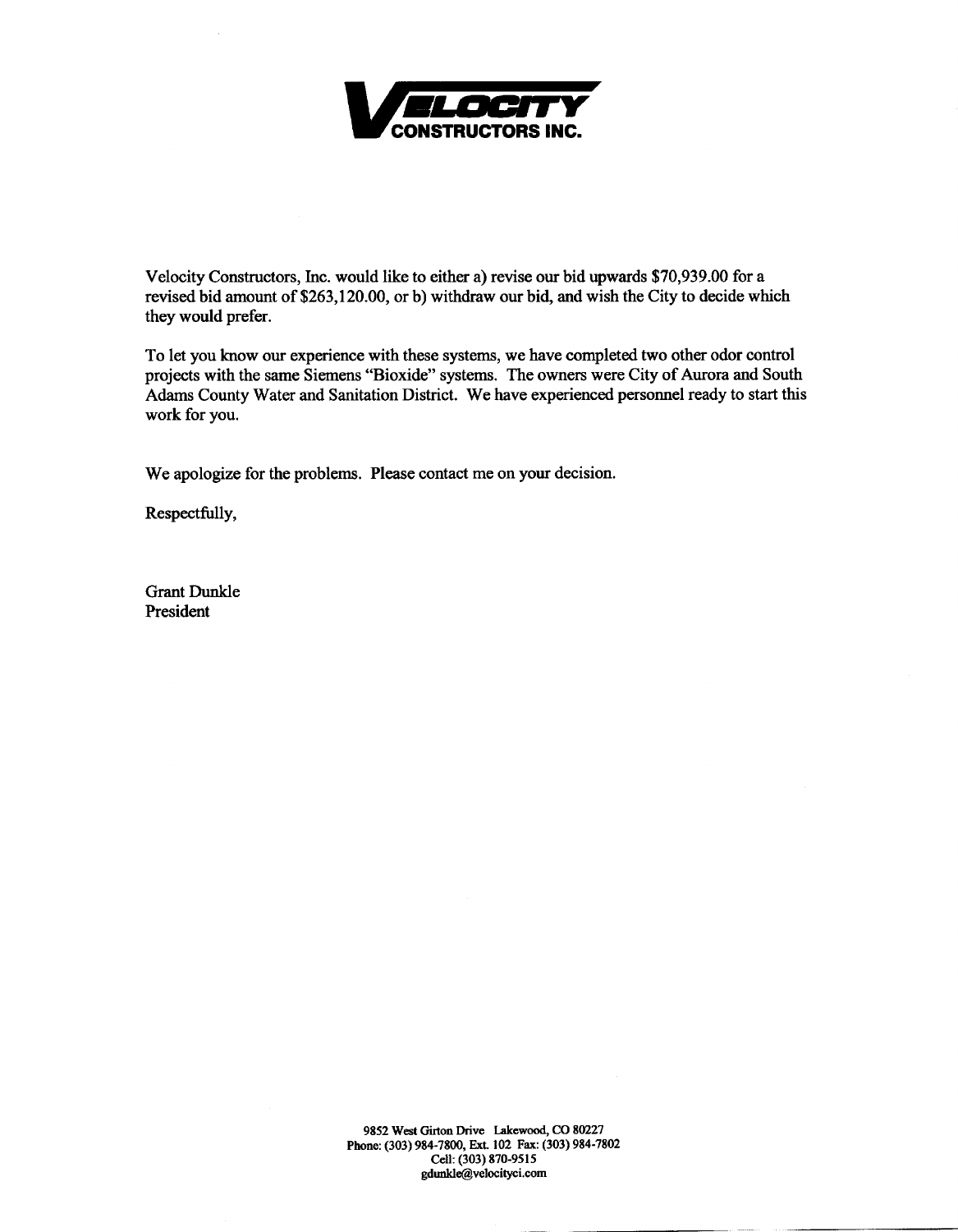

# **CITY OF NORTHGLENN FORMAL BID SUMMARY**

**BID NUMBER:IFB 2008-12** 

PAGE 1 OF 1

BID NAME: Lift Station A & WWTP Odor Control Facilities

**DEPARTMENT: WES** 

|                                                                          | Velocity<br>Constructors<br>$mc$ .   | Glacier<br>Construction                | Paramonyt<br>Construction (nc).         | Stanek<br>Constructors                                    |                               |
|--------------------------------------------------------------------------|--------------------------------------|----------------------------------------|-----------------------------------------|-----------------------------------------------------------|-------------------------------|
| <b>DATE DUE:04/10/08</b>                                                 | BID RECEIVED;<br>DATE: 4 \ \ LO \ O8 | <b>BID RECEIVED:</b><br>DATE: $4 D 08$ | <b>BID RECEIVED:</b><br>DATE: $-HU0108$ | <b>BID RECEIVED:</b><br>$\mathsf{PATE: L1LO} \mathcal{B}$ | <b>BID RECEIVED:</b><br>DATE: |
| <b>TIME: 2:00 P.M.</b>                                                   | TIME: 1:58 pm                        | TIME: 2:00pm                           | TIME: 1:54 PM                           | TIME: $1.49$ PW                                           | TIME:                         |
| LIFT STATION A AND WASTEWATER TREATMENT<br>PLANT ODOR CONTROL FACILITIES |                                      |                                        |                                         |                                                           |                               |
| <b>BASE BID</b>                                                          | 99,181,00                            |                                        | $+329.900.006$ \$ 309.553.00            | 4395,000.00                                               |                               |
| ALTERNATIVE A EI&C WORK AT LIFT STATION A                                | 18,041.00<br>♦                       | $20,000$ $50$                          | 58,909.00<br>$\blacktriangleright$      | 57,000,00                                                 |                               |
| ALTERNATIVE B - EI&C WORK AT THE WASTEWATER<br><b>TREATMENT PLAN</b>     | 84,426.00<br>$\dot{\bm{r}}$          | $48,000.00$ 8                          | 25,680.50                               | $70,000$ . <sup>00</sup><br>⊭                             |                               |
| Total                                                                    |                                      |                                        |                                         |                                                           |                               |
| Addendum Acknowledged:                                                   | VCS                                  | <u>ues</u>                             | <u>ves</u>                              |                                                           |                               |
| Ilegial Alien form submitted                                             | <u>Ht 8</u>                          | <u>Ves</u>                             | Veg                                     | <u>yes</u>                                                |                               |

Hathleen Kvasnulä

rade *IActiver* Clei

 $4110/08$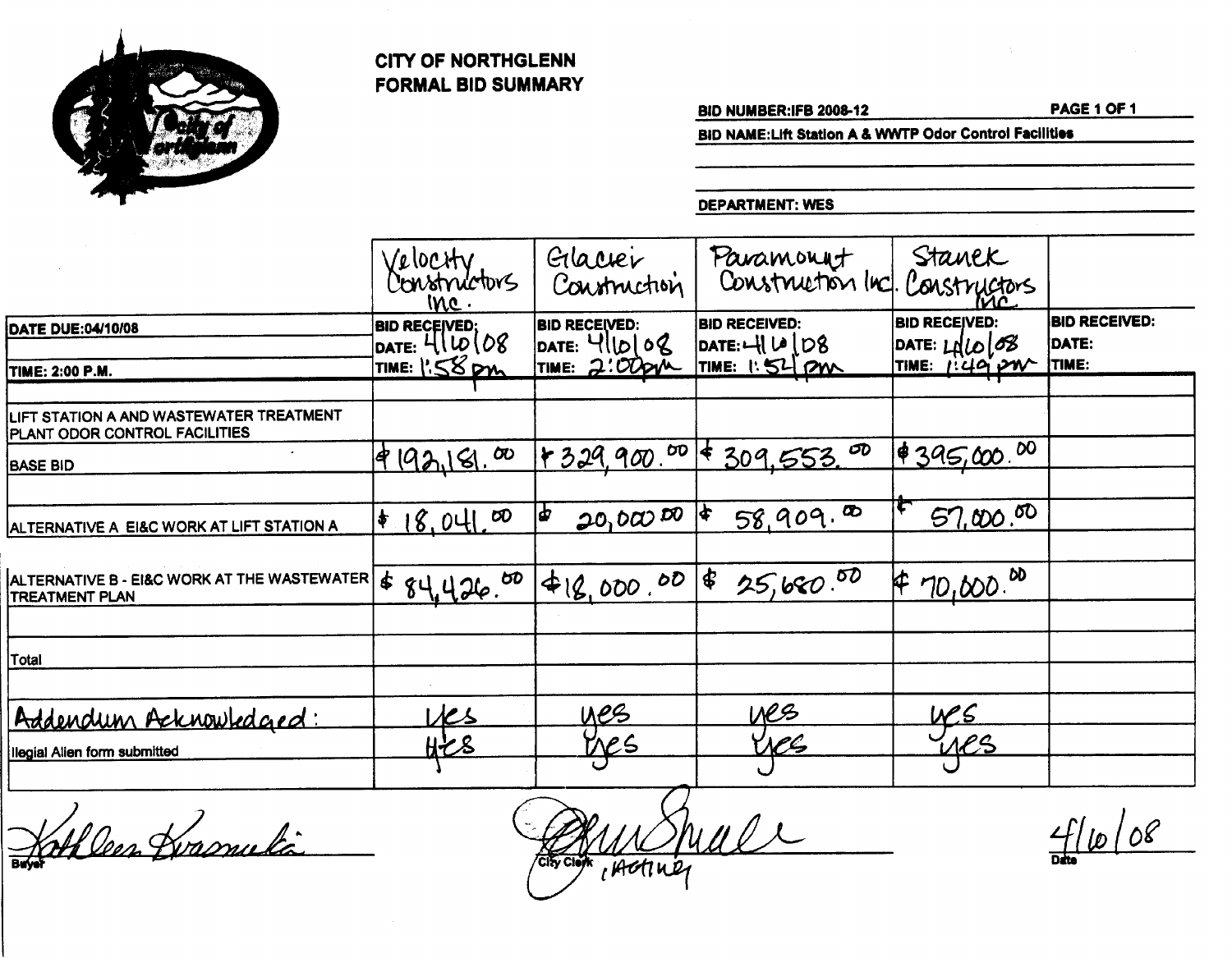# **Reference Check**

Lift Station A and WWTP Odor Control Facilities Project: Velocity Constructors, Inc.<br>4/16/08 Consultant/Contractor: Date: Page 1

 $\sim$ 

| <b>Project Name:</b>                                             | <b>Contact for Reference:</b> | <b>Contact Phone</b><br>Number: | <b>Reference:</b>            |
|------------------------------------------------------------------|-------------------------------|---------------------------------|------------------------------|
| <b>Parker Water and Sanitation</b><br><b>District Pump House</b> | Wes Weaver                    | $(303)$ 789-4111                | They are a good corporation. |
| <b>CTC Metro District</b><br><b>Replacement Pump Facility</b>    | Mark Klee                     | $(303)$ 741-6000                | The project has gone well.   |
|                                                                  | George Summit                 | (720) 641-3081                  | Waiting for response.        |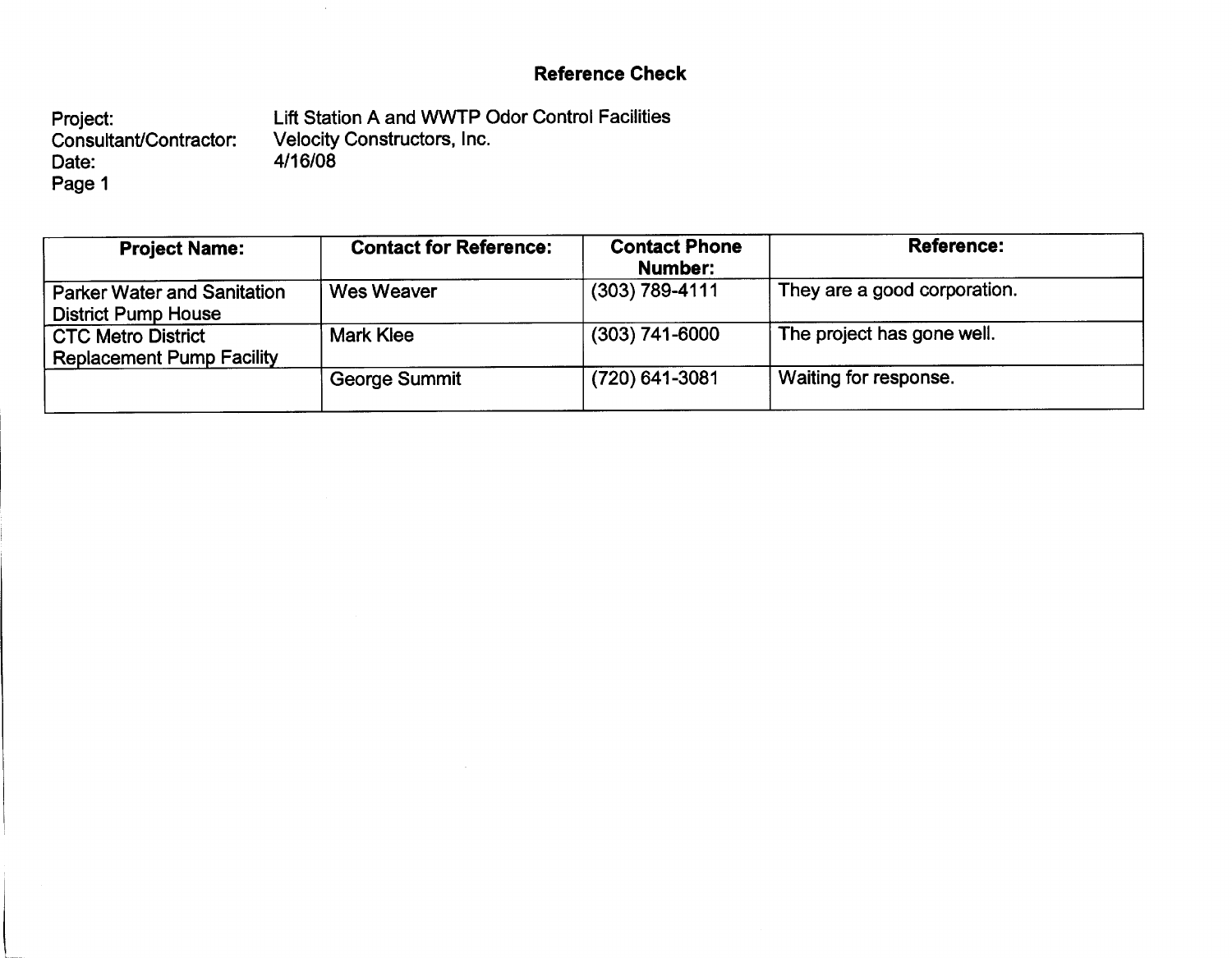## **AGREEMENT**

## **PROJECT NAME: Lift Station A and Wastewater Treatment Plant Odor Control Facilities**

# PROJECT NUMBER: IFB-2008-12 PROJECT MANAGER: Amy Ward

**THIS AGREEMENT, made this \_\_\_\_\_ day of \_\_\_\_\_\_\_\_\_\_\_\_\_\_\_\_\_\_\_\_, 20\_\_, by** and between the City of Northglenn, hereinafter called "CITY", and Paramount Construction, Inc. hereinafter called "CONTRACTOR".

WITNESSETH: That for and in consideration of the payments and agreements hereinafter mentioned:

1. The CONTRACTOR will commence and complete the project named:

# "Lift Station A and Wastewater Treatment Plant Odor Control Facilities"

2. The CONTRACTOR will furnish all of the materials, supplies, tools, equipment, labor supervision, and other services necessary for the completion of the PROJECT described herein.

3. The CONTRACTOR will provide performance and payment bonds and a certificate of insurance naming the City as an additional insured for purposes of said project within  $\overline{10}$  days after the date of the NOTICE OF AWARD.

4. The CONTRACTOR agrees to perform all of the WORK described in the CONTRACT DOCUMENTS and comply with the terms therein for the sum of \$309,553.00, or as shown in the BID schedule. The CONTRACTOR will commence the work within 7 calendar days after the date of NOTICE TO PROCEED. The CONTRACTOR will complete the work in accordance with the following dates:

The Work will be substantially completed within 180 days following NOTICE TO PROCEED and ready for final payment in accordance with the contract documents within 200 calendar days after the date of NOTICE TO PROCEED unless the period for completion is extended otherwise by the CONTRACT DOCUMENTS.

## Milestone No. 1:

- All work associated with the Lift Station A site including: relocation of CITY leased chemical pump equipment and storage tank to new concrete chemical pad, completed chemical feed piping, site driveway and fence modifications and a completely operational chemical feed system at Lift Station A within 100 days following NOTICE TO PROCEED.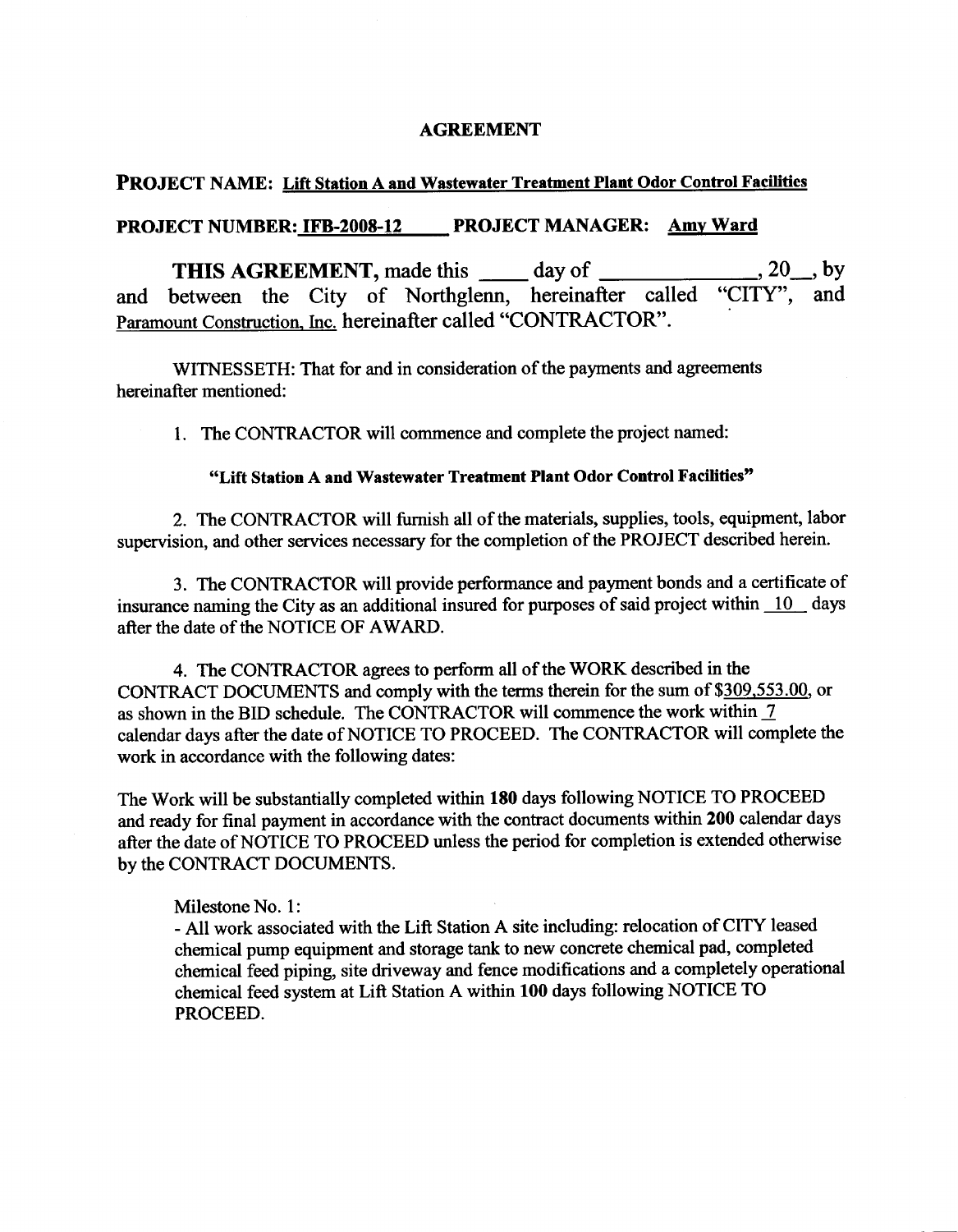5. The term "CONTRACT DOCUMENTS" means and includes all items as set forth in Section 1.01 of the General Conditions.

6. The CITY will pay to the CONTRACTOR in the manner and at such times as set forth in the General Conditions such amounts as required by the CONTRACT DOCUMENTS.

7. This AGREEMENT shall be binding upon all parties hereto and their respective heirs, executors, administrators, successors, and assigns.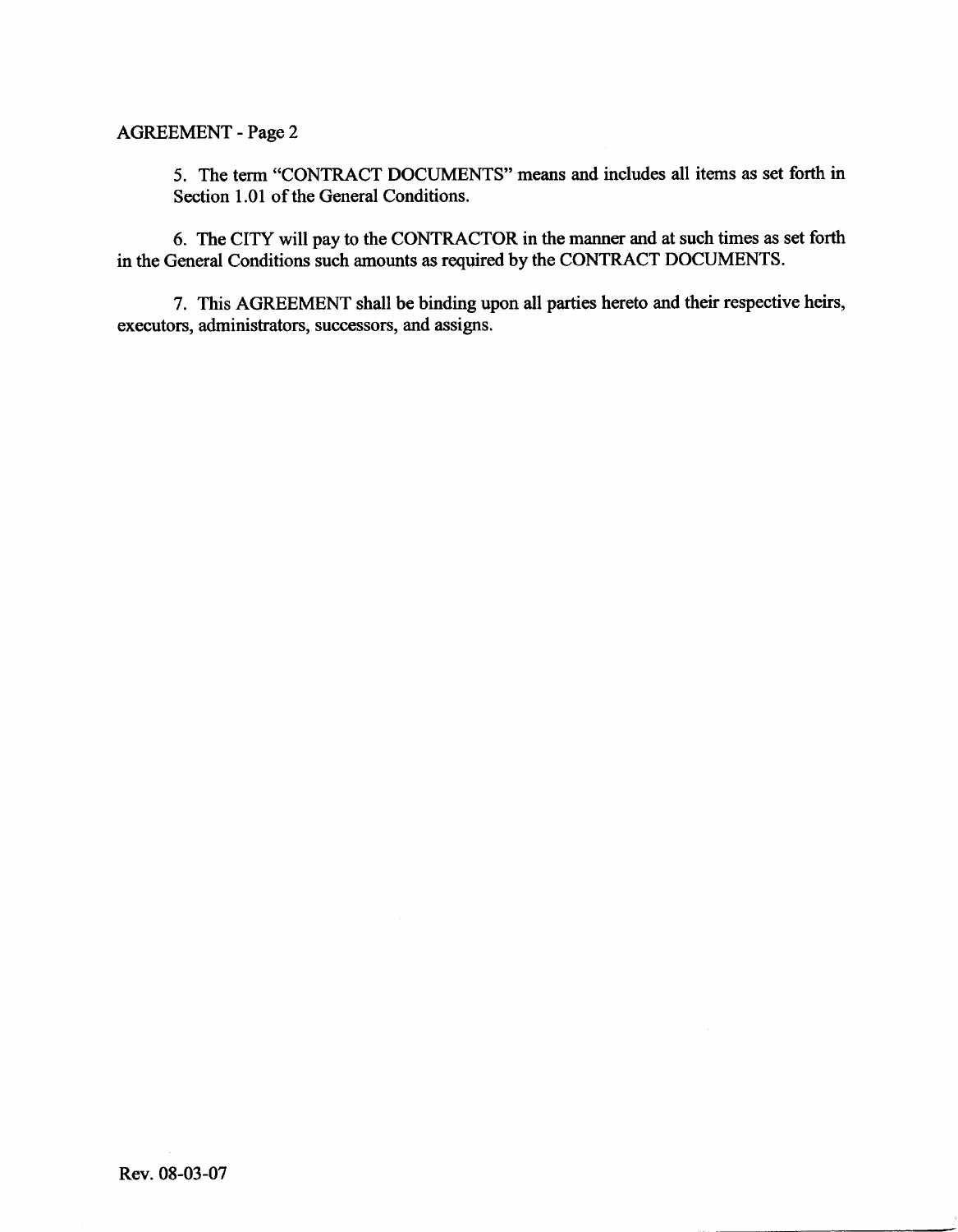IN WITNESS WHEREOF, the parties hereto have executed, or caused to be executed by their duly authorized officials, this Agreement in TWO copies, each of which shall be deemed an original on the date first above written.

**CITY:** 

|       | City of Northglenn |  |
|-------|--------------------|--|
| By    |                    |  |
| Name  | Kathleen M. Novak  |  |
| Title | Mayor              |  |
|       |                    |  |

**ATTEST:** 

Name Diana L. Lentz, CMC Title City Clerk

(SEAL)

**APPROVED AS TO FORM:** 

Corey Y. Hoffman, City Attorney

(SEAL) **ATTEST:** 

 $-7.5$  to the stand notanal l Name (Please Print or Type)

Secretar Title  $\overline{A}$ ssi $\overline{z}$ 

|          | CONTRACTOR: Paramount Construction, Inc. |
|----------|------------------------------------------|
| $M \leq$ |                                          |

 $By$ Name Brian D. M. Hitt (Please Type or Print)

Title President Address 4701 Jackson Street Denver, CD 80216

CITY's CONTRACT #

Amy Ward Print Name of City's Project Manager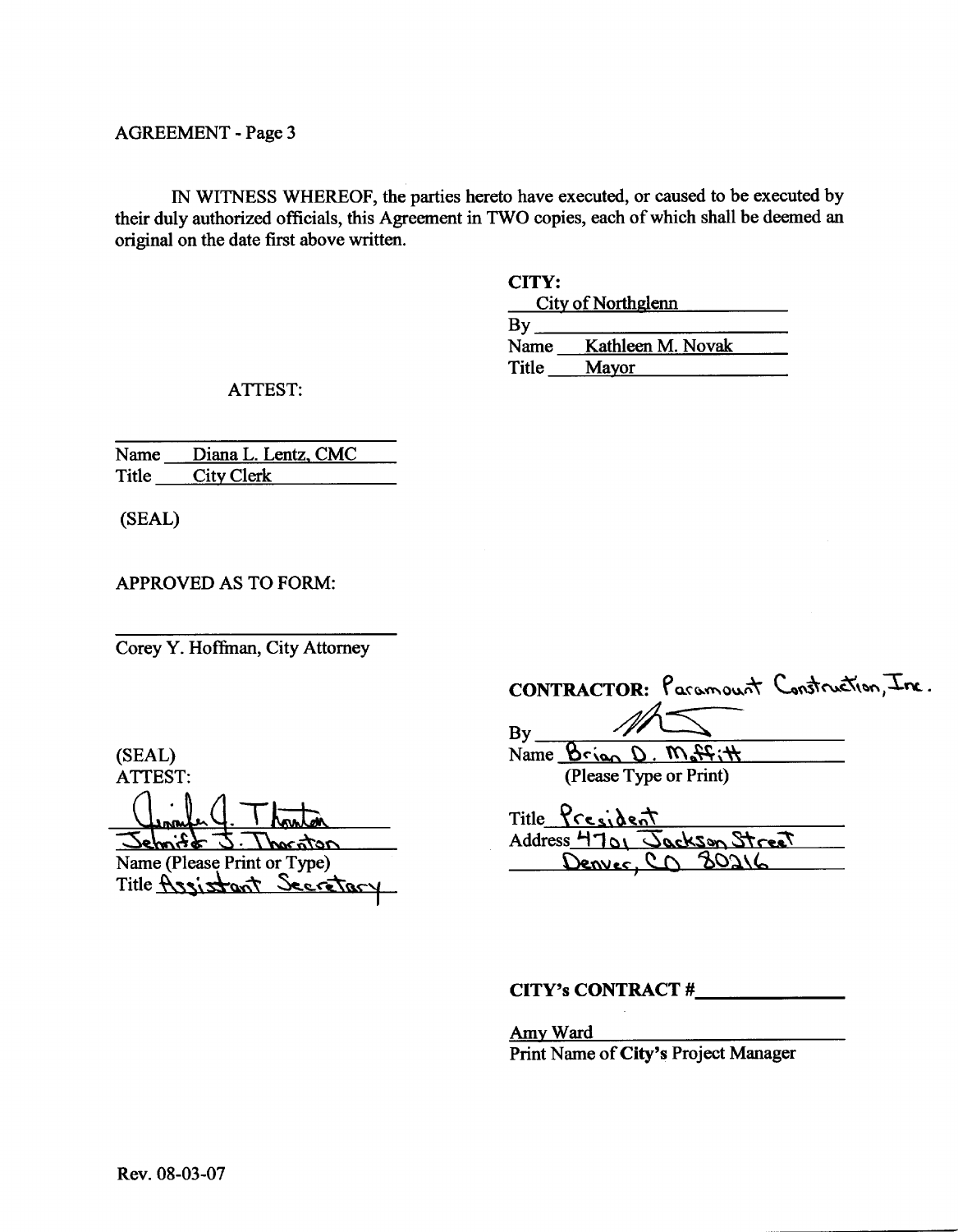# **Reference Check**

Lift Station A and WWTP Odor Control Facilities Project: Paramount Construction, Inc.<br>4/16/08 Consultant/Contractor: Date: Page 1

 $\alpha$ 

 $\bar{\phantom{a}}$ 

| <b>Project Name:</b>                          | <b>Contact for Reference:</b> | <b>Contact Phone</b><br>Number: | <b>Reference:</b>                                      |
|-----------------------------------------------|-------------------------------|---------------------------------|--------------------------------------------------------|
| 56 <sup>th</sup> Avenue Water Storage<br>Tank | <b>Curtis Bauers</b>          | (720) 206-0567                  | They performed quite well and we were<br>very pleased. |
| <b>Castle Rock Water Tank</b>                 | <b>Robert Bates</b>           | $(303)$ 980-1212                | They are an excellent company.                         |
| <b>Valmont Bridge</b>                         | <b>Wayne Ellis</b>            | $(303)$ 441-3900                | highly recommend them.                                 |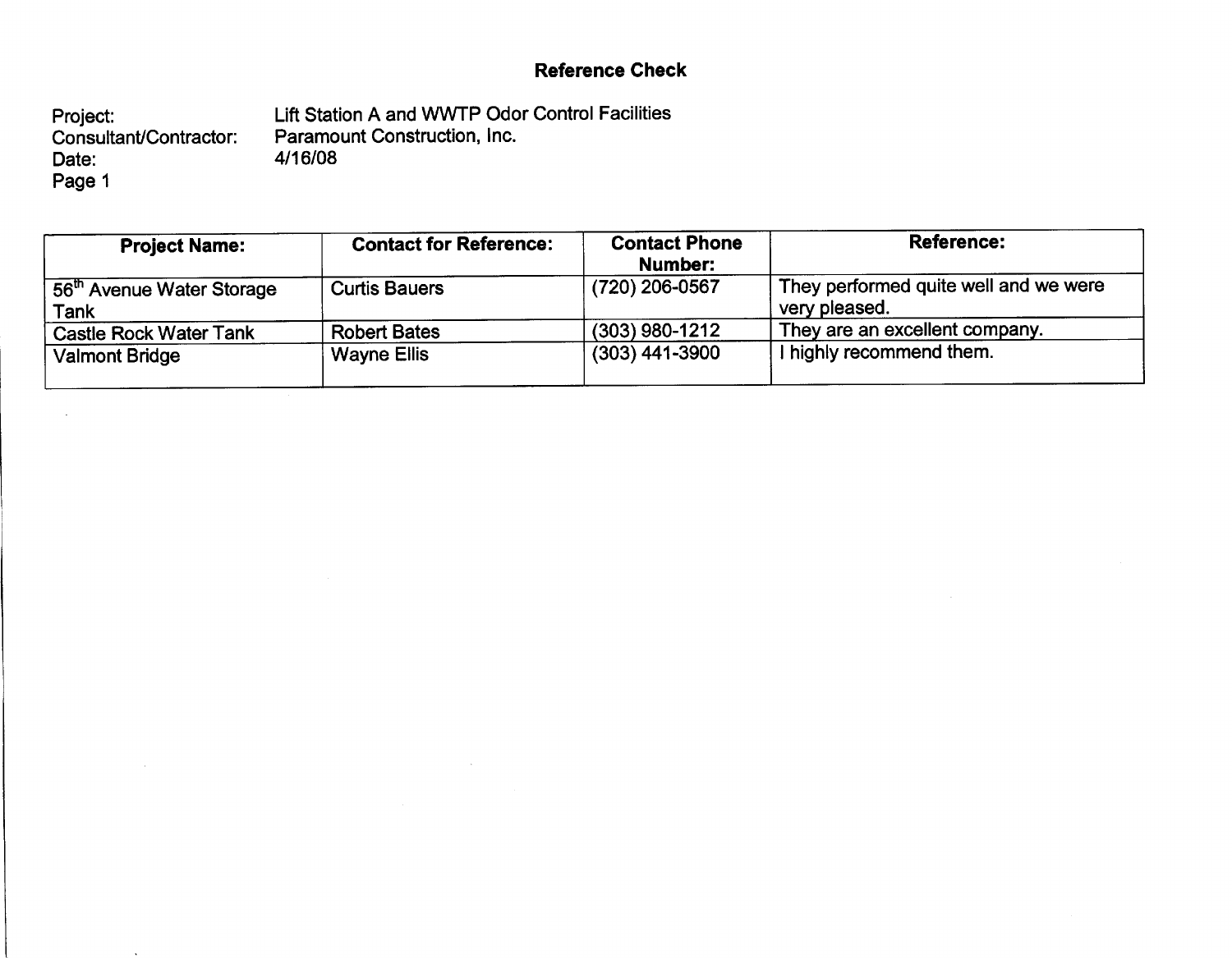#### ADDENDUM #3 TO AGREEMENT FOR PROFESSIONAL SERVICES

THIS THIRD ADDENDUM TO AGREEMENT FOR PROFESSIONAL SERVICES is \_, 2008, by and between the made and entered into this \_\_\_\_\_\_\_ day of \_\_\_\_\_\_\_ CITY OF NORTHGLENN, State of Colorado (hereinafter referred to as the "City") and Carollo Engineers, P.C. (hereinafter referred to as "Consultant").

#### **RECITALS:**

On January 25, 2007, the City and Consultant entered into an Agreement for А. Professional Services for civil engineering services (the "Agreement").

The parties desire to supplement the Agreement with this Addendum #3 to allow for В. an additional scope of services for the design services for:

Exhibit A, Lift Station A and WWTP Odor Control Facilities On-Call Construction **Administrative Services** 

#### **AGREEMENT**

NOW, THEREFORE, it is hereby agreed that for the consideration hereinafter set forth, that Consultant shall provide to the City, professional engineering services as needed in the manner provided in the Agreement.

The Scope of Services in the Agreement is hereby supplemented to include the scope 1. of services for the design services attached hereto as Exhibit A, and incorporated herein by this reference (the "Additional Scope of Services"). Consultant shall commence work on the Additional Scope of Services within ten (10) days of the issuance of a Notice to Proceed.

 $2<sub>1</sub>$ Subparagraph A. of Article IV entitled "Compensation" is hereby amended to provide as follows:

A. Compensation shall not exceed \$20,000.00 for the work described in Exhibit A to this Addendum #3.

3. The original Agreement is in full force and effect and is hereby ratified by the City and the Consultant. The original Agreement, Addendum #1, Addendum #2 and this Addendum constitute all of the agreements between the City and the Consultant.

 $\mathbf{1}$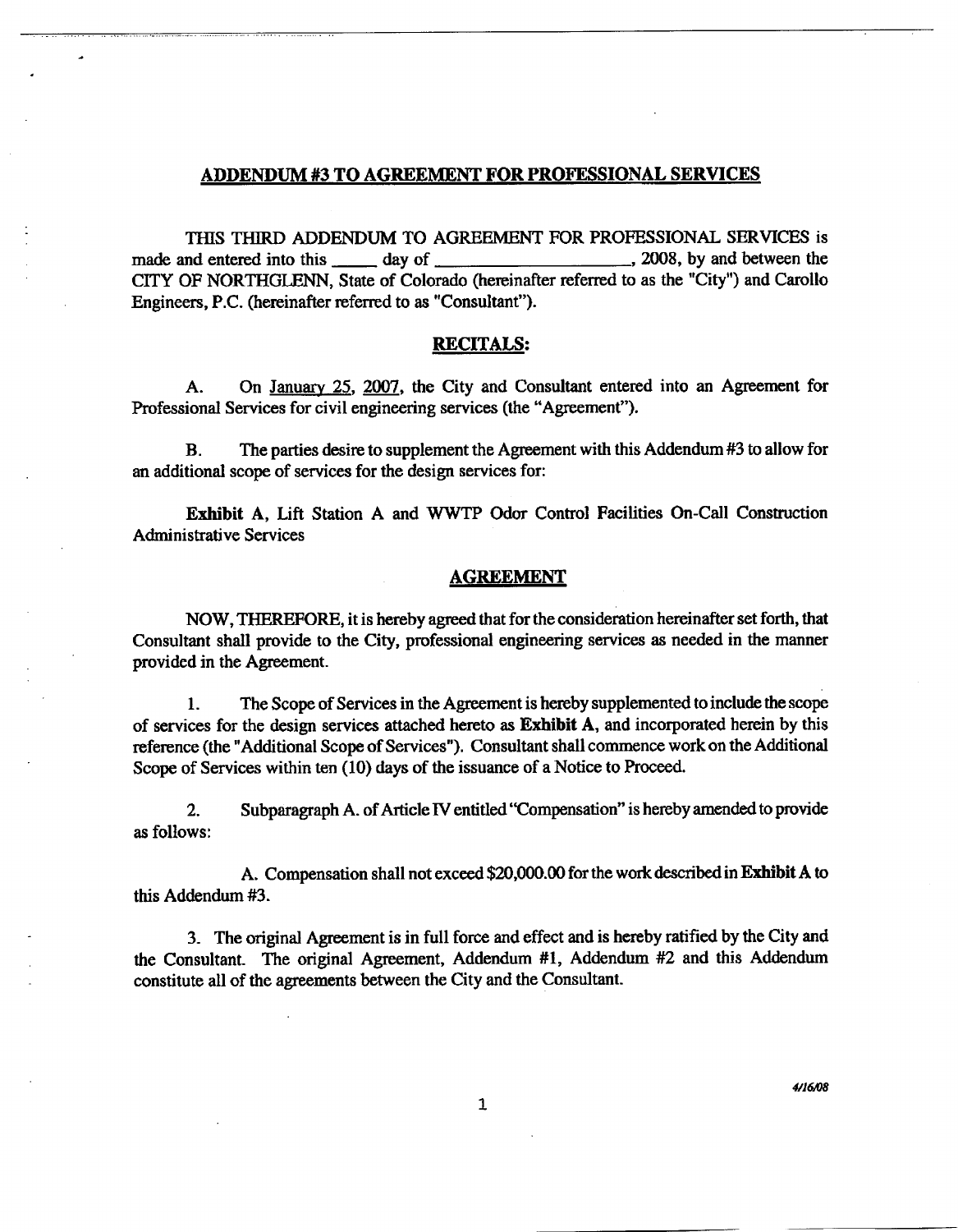IN WITNESS WHEREOF, the parties hereto each herewith subscribe to the same in duplicate.

# CITY OF NORTHGLENN, COLORADO

By: Kathleen M. Novak Title: Mayor

**ATTEST:** 

Diana L. Lentz, City Clerk

APPROVED AS TO FORM:

Corey Y. Hoffmann, City Attorney

**CON** By Purjuer 98 **Title** Date

**ATTEST:** 

ce Administratier  $200$  $4$  $|1\rangle$ Title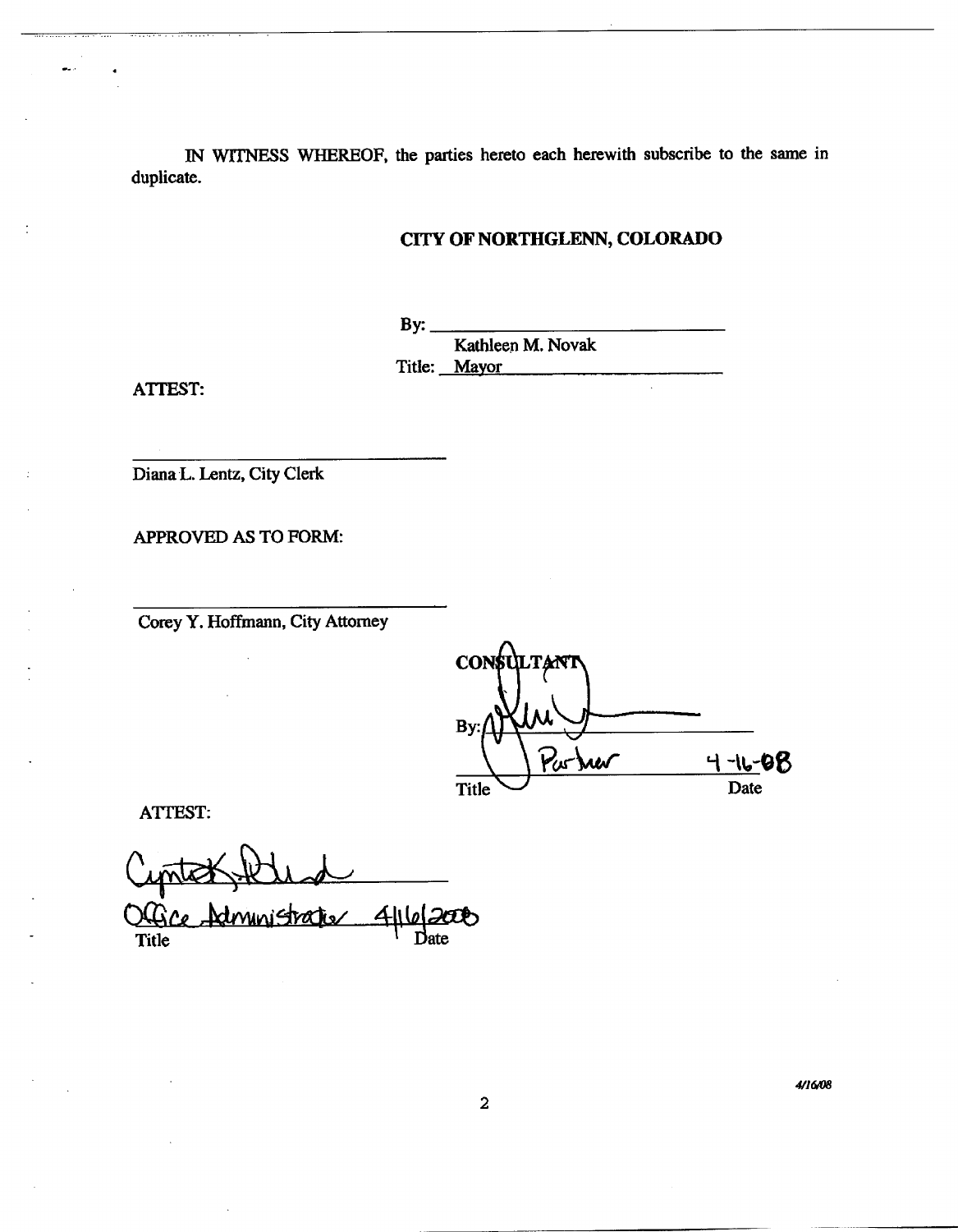#### **TASK ORDER NO. 4**

#### City of Northglenn, Colorado **OWNER**

#### **AND**

#### **CAROLLO ENGINEERS, A Professional Corporation**

This Task Order No. 4 is an amendment to the Agreement issued by the OWNER and accepted by ENGINEER pursuant to the mutual promises, covenants and conditions contained in the Agreement between the above named parties dated the 25th of January 2007 in connection with:

#### Northglenn Wastewater Treatment Plant Headworks and Lift Station A Modifications. (Project)

## **PURPOSE**

The purpose of this Task Order No. 4 is to:

1) The OWNER will be managing the construction of the Lift Station A and Wastewater Treatment Plant Odor Control Facilities. The OWNER will have primary responsibility in monitoring and verification that the contract is executed per the contract documents. The intent of this task order is to provide for assistance to support the City in resolving construction issues on a limited on-call basis.

#### **ENGINEER'S SERVICES**

The scope of this Task Order No. 4 includes the following:

# **Task 1 On-Call Engineering Services During Construction**

The ENGINEER will assist the OWNER upon the OWNER's request on a limited basis during construction. Services during construction may include:

1) Review of selected critical shop drawings

2) Response to selected critical contractor Requests for Information

3) Limited site visits during construction

4) Assistance in the review of change orders

#### TIME OF PERFORMANCE

Services associated with this task order shall be complete when the not to exceed dollar limit is reached. Construction is anticipated to be completed on or before December 1, 2008.

#### **PAYMENT**

ENGINEER will perform work as requested by the OWNER per this Task Order No. 4 on a time and materials basis up and to a not-to-exceed \$20,000. Hourly rates for various labor categories used for this project shall be as described in the attached FEE SCHEDULE.